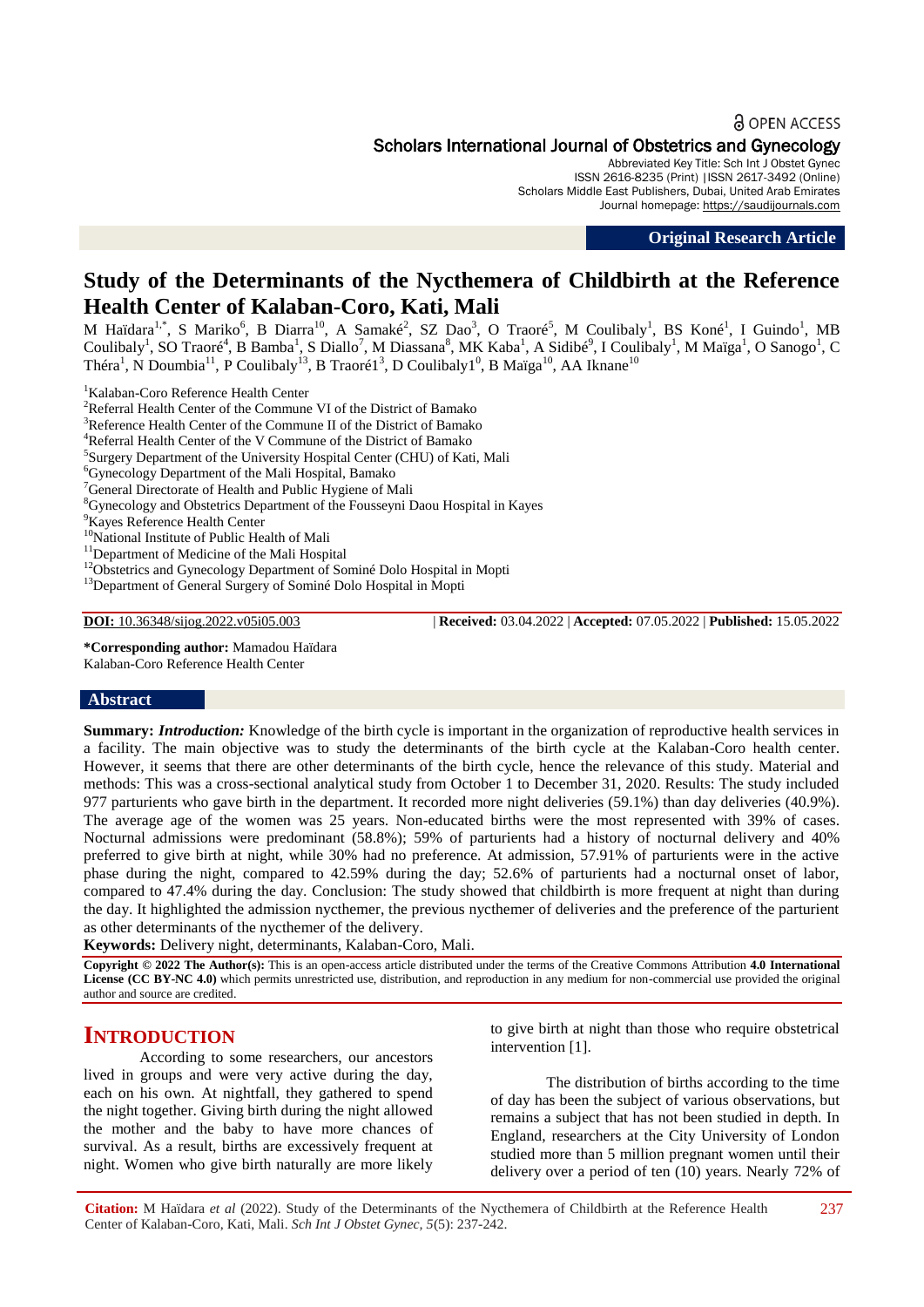deliveries took place between 1 and 7 am with an estimated peak at 4 am [1].

In America, out of 200,000 cases studied (in 1986), the greatest frequency of spontaneous labor occurs between 3 and 3.5 hours and the least between 9 and 14.5 hours. It even seems that the duration of labor is shorter when the first pains appear before midnight and longer when it is in the late morning. However, it is important to note that the curves are currently evolving according to the medicalization of childbirth which no longer follows its natural rhythm [2].

Man, a diurnal animal, has a temporal organization regulated by what has been called the "biological clock" which makes our cells and organs have an activity programmed in time both on a daily and annual basis and which responds to the need to cope, physically and intellectually, with our activity. Thus, in the course of a twenty-four hour day (24 hours), we pass through a time during which we are active; this is the waking time and another during which we are at rest; this is the sleeping time [3].

Without any constraint, spontaneously, when the night comes, we fall asleep. Falling asleep is linked to the secretion of melatonin, which starts before nightfall and stops with the arrival of dawn. The rhythm of hormonal secretions (cortisol, melatonin, thyroid hormones, and testosterone) is significantly modified [4].

This physiological phenomenon is not yet well defined and known. In view of the lack of literature on this subject in Mali, to our knowledge, we propose to study the different epidemiological and clinical factors that may influence the birth cycle, apart from the hormonal factors mentioned above. The main objective was to study the determinants of the birth cycle at the Kalaban-Coro health center.

## **MATERIALS AND METHODS**

Our prospective cross-sectional analytical study over a period of three (03) months from October 01 to December 31, 2020 was conducted at the Kalaban-Coro referral health center (CSRéf). The study population included all parturients who gave birth at the maternity ward of the CSRéf Kalaban-de Coro during the study period. All women who delivered at the CSRéf Kalaban-de Coro maternity hospital during the study period and who agreed to participate in the study were included in our study. The criteria for noninclusion were: all deliveries by prophylactic caesarean section, all deliveries after artificial labor induction and all deliveries with incomplete records. Sampling was carried out through an exhaustive registration of all parturients in the maternity ward of the CSRéf of K. Coro during the study period using a pre-established and tested survey form. The variables studied were grouped into: dependent variables (the nycthemer of delivery, i.e., the time of delivery) and independent variables: sociodemographic characteristics (the nycthemer of previous deliveries and the preference for the nycthemer of delivery, the nycthemer of admission, parity, age of pregnancy, the phase of labor at admission, maternal and fetal prognosis) The data collection technique was based on an interview and a reading of documents such as delivery books and/or registers and their recording on a pre-established form. We proceeded to systematically recruit newborns until the end of the collections (3 months). As for the conduct of the survey, the observations were made with the utmost discretion and in a completely passive manner. The observation guides used made it possible to answer questions quickly. The investigation lasted three months (03).

For data processing and analysis, Microsoft Word 2010 was used for word processing. Data entry and analysis was done using SPSS version 21.0 software. The chi-2 test was used to test our hypotheses and see the relationship between certain variables. The significance level was set at 5%. Finally, verbal informed consent was requested and obtained from the pregnant women before the questionnaire was administered. They were informed of the importance of the study. Confidential data were not taken into account.

## **RESULTS**

**Table-I: Distribution of births by level of education**

From October 1 to December 31, 2020, we recorded 977 cases of delivery out of 1109 deliveries, including 577 cases of night delivery (59.1%) and 400 cases of day delivery (40.9%). Socio-demographic characteristics of patients

 Age: we have divided the deliveries according to age in graph 1

Level of education: the women who gave birth were divided in table I according to their level of education.

| <b>Table-1: Distribution of births by level of education</b> |                |                    |  |
|--------------------------------------------------------------|----------------|--------------------|--|
| <b>Level of education</b>                                    | <b>Numbers</b> | Percentage $(\% )$ |  |
| Not in school                                                | 381            | 39                 |  |
| Primary                                                      | 251            | 25,7               |  |
| Secondary                                                    | 197            | 20,2               |  |
| Higher                                                       | 72             | 7.4                |  |
| Koranic school                                               | 76             | 7,8                |  |
| Total                                                        | 977            | 100                |  |

The admission nyctheme: the deliveries were distributed in table II according to the admission nyctheme.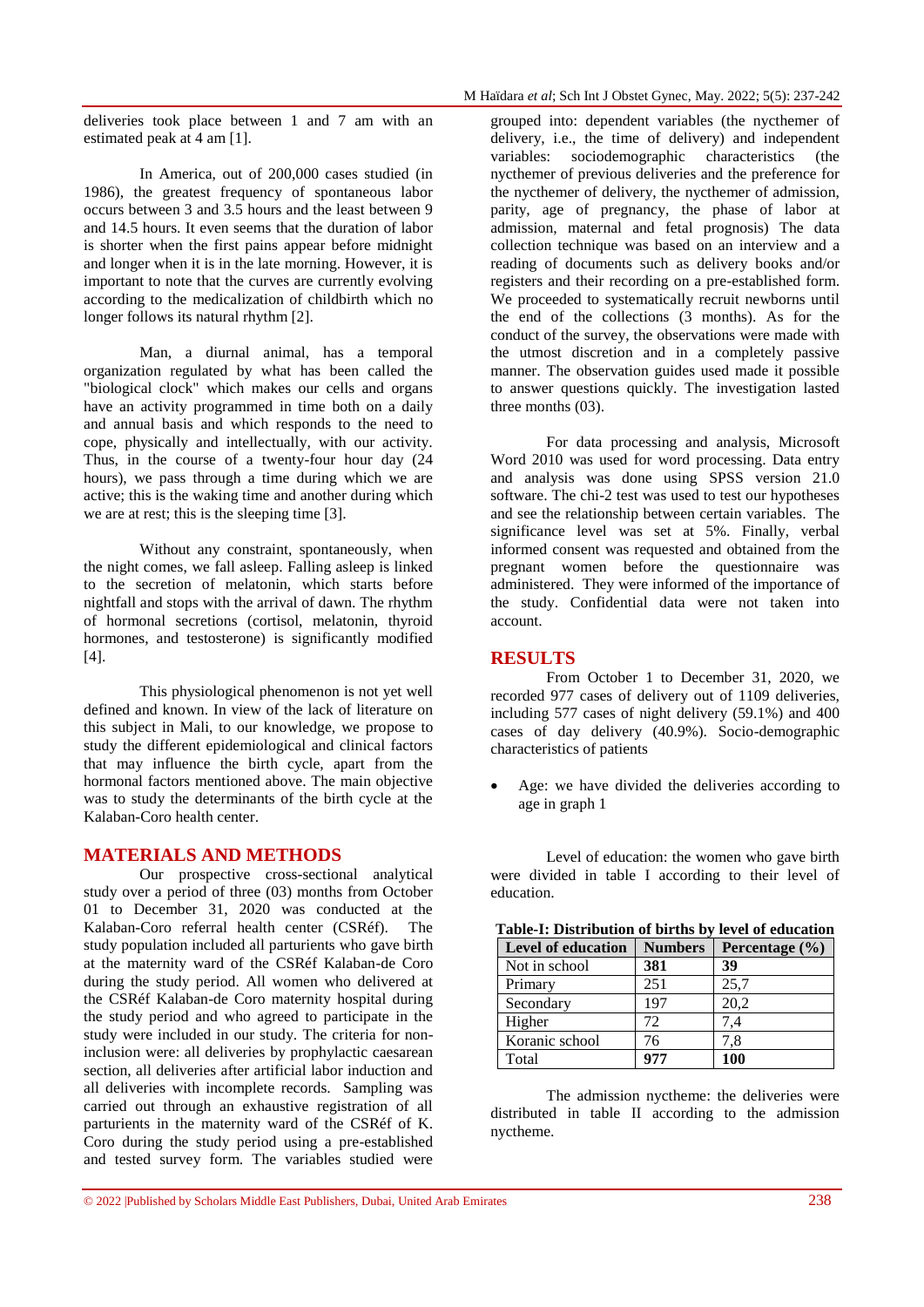| <b>Distribution of the babies according to the uay of au</b> |                |                    |  |
|--------------------------------------------------------------|----------------|--------------------|--|
| <b>Intake Nycthemer</b>                                      | <b>Numbers</b> | Percentage $(\% )$ |  |
| Daytime 06h-17h59                                            | 403            | 41.2               |  |
| Nocturne 18h-05h59                                           | 574            | 58.8               |  |
| Total                                                        | 977            | 100                |  |
|                                                              |                |                    |  |

|  |  |  |  | Table-II: Distribution of the babies according to the day of admission |
|--|--|--|--|------------------------------------------------------------------------|
|  |  |  |  |                                                                        |

# **Clinical characteristics**

- Parity: we have distributed the patients according to their parity in table III.
- Presumed age of pregnancy: the distribution of the deliveries was made according to the presumed age of pregnancy in table III.
- The stage of labor at admission: it was mentioned in table III.

## **Table-III: Distribution of women according to parity, age of pregnancy and stage of labor**

| <b>Parameter</b>                | <b>Numbers</b> | Percentage (%) |
|---------------------------------|----------------|----------------|
| Parity                          |                |                |
| Nulliparous                     | 312            | 31,9           |
| Primiparous                     | 207            | 21,1           |
| Pauperous                       | 236            | 24,2           |
| Multiparous                     | 140            | 14,3           |
| Great multiparous               | 82             | 8,4            |
| Age of pregnancy                |                |                |
| 28 to 33 SA                     | 24             | 2,5            |
| 34 to 36 SA                     | 50             | 5,1            |
| 37 to 42 SA                     | 891            | 91,2           |
| More than 42 weeks of pregnancy | 12             | 1,2            |
| Phase of labor                  |                |                |
| Latency phase                   | 212            | 21,7           |
| Active phase                    | 765            | 78,3           |



**Fig-1: Distribution of births by age group**

The previous delivery nyctheme: the deliveries were distributed according to the previous delivery nyctheme in Figure 2.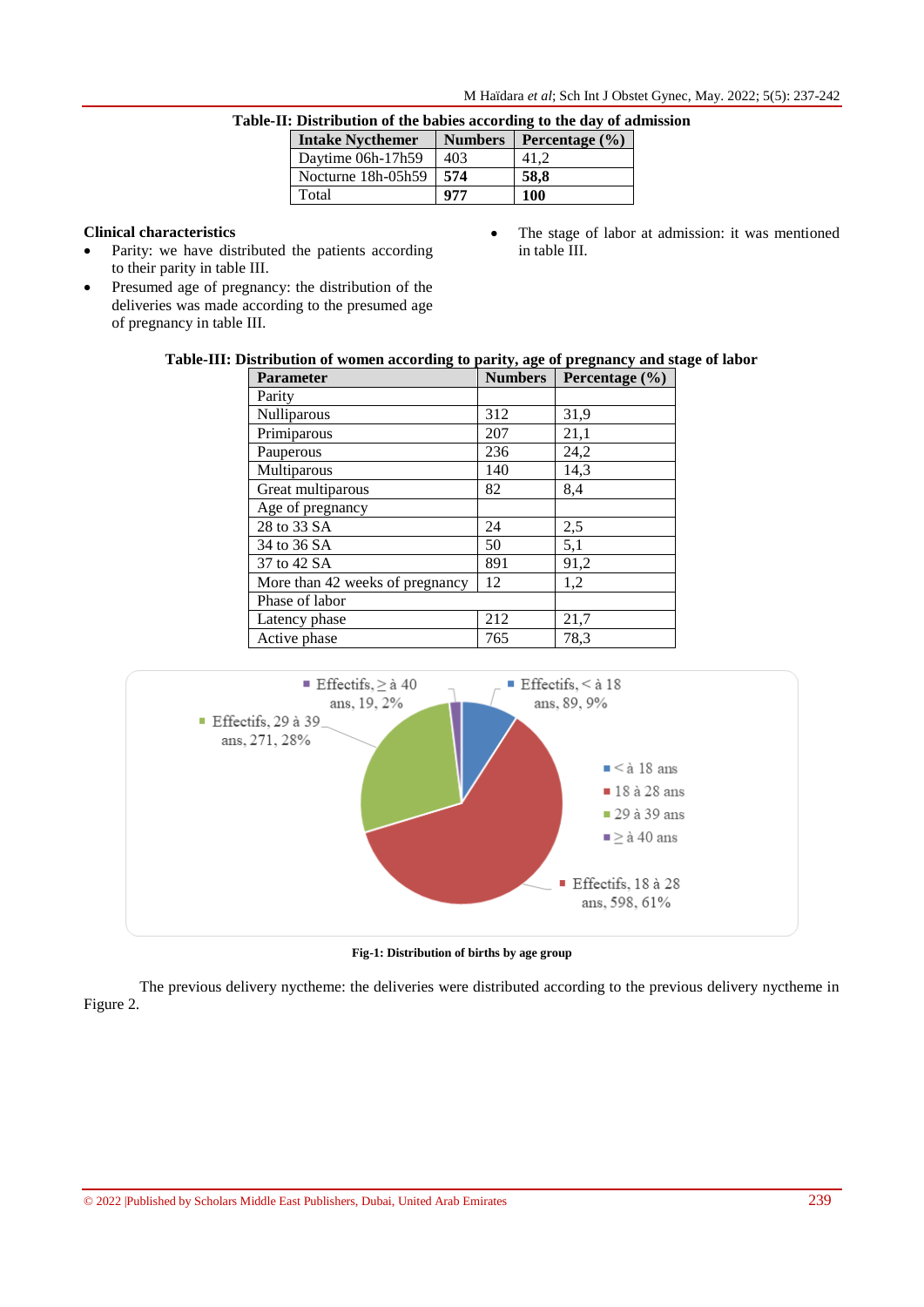M Haïdara *et al*; Sch Int J Obstet Gynec, May. 2022; 5(5): 237-242



**Fig-2: Distribution of births according to the previous delivery nyctheme**

Preference for the delivery nyctheme: we have divided the women according to their preference for the delivery nyctheme in Figure 3.



**Fig-3: Distribution of women according to their preference for the birth calendar**

Relationship between the nycthemer and certain explanatory variables

- Relationship between the birth calendar and the level of education: we have associated the birth calendar and the level of education in Table 4.
- Relationship between delivery nycthemer and admission nycthemer: This has been recorded in Table IV.
- Relationship between the nycthemer of delivery and the previous nycthemer of deliveries: It was mentioned in table IV.

| Table-IV: Relationship between the nycthemer of delivery, the level of education, the nycthemer of admission and |  |
|------------------------------------------------------------------------------------------------------------------|--|
| the previous nycthemer of deliveries.                                                                            |  |

| <b>Explanatory variables</b>    | <b>Nocturnal</b> | <b>Davtime</b> | <b>Total</b> |  |
|---------------------------------|------------------|----------------|--------------|--|
| Level of education              |                  |                |              |  |
| Not in school                   | 225 (59,06%)     | 156 (40,94%)   | 381          |  |
| Educated                        | 352 (59,06%)     | 244 (40,94%)   | 596          |  |
| Admission time frame            |                  |                |              |  |
| Diurnal 06h to 18h              | 103 (25,56%)     | 300 (74,44%)   | 403          |  |
| Nocturnal                       | 474 (82,58%)     | 100 (17,42%)   | 574          |  |
| Previous Nyctheme of deliveries |                  |                |              |  |
| Nocturnal                       | 258 (65,15%)     | 138 (34,85%)   | 396          |  |
| Diurnal                         | 96 (48,48%)      | 102 (51,52%)   | 198          |  |
| Not precise                     | 36 (50%)         | 50%)           | 72           |  |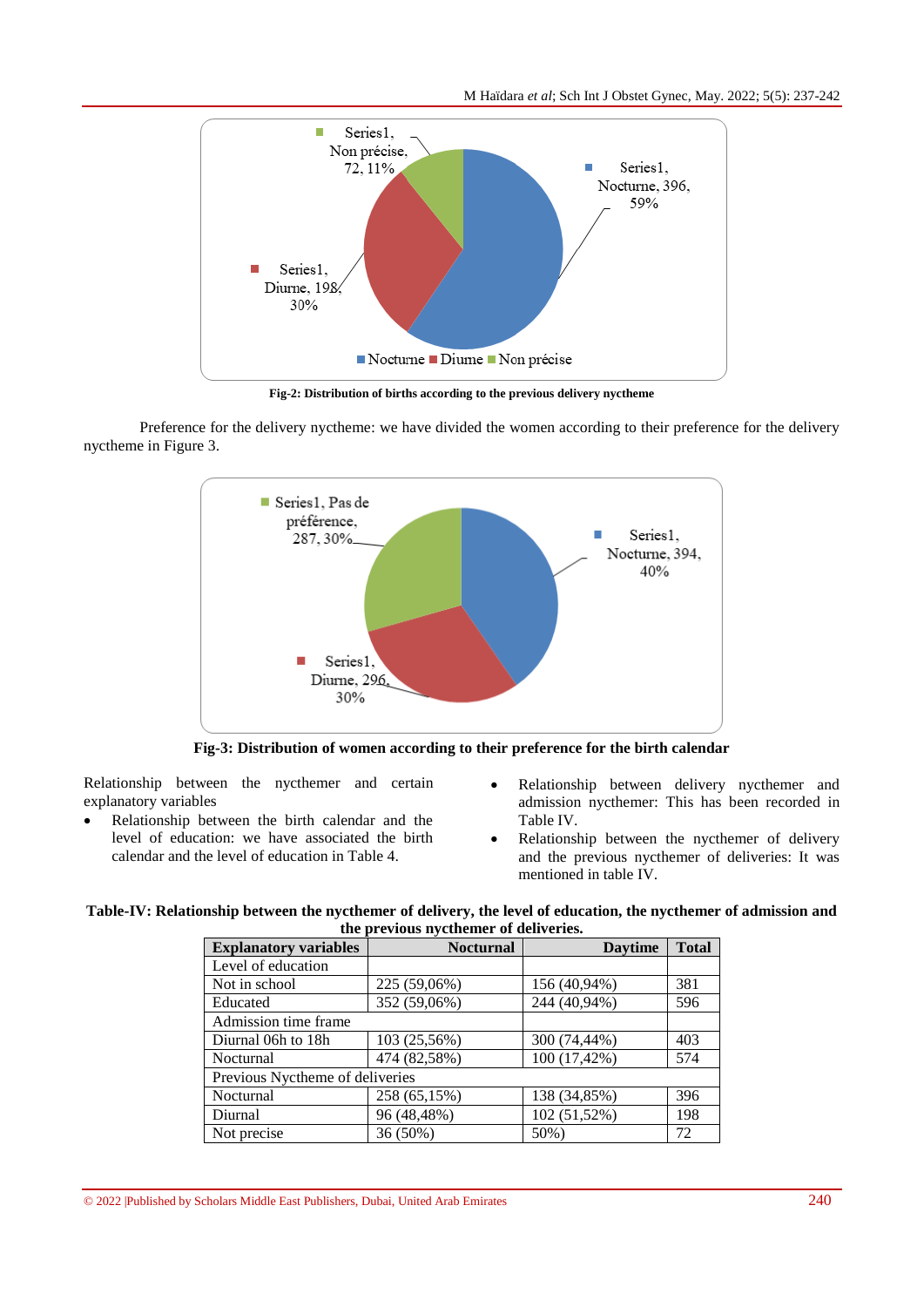- The relationship between delivery nycthemer and education level was statistically significant (Chi- $2=0.012$ ; ddl=1; P=0.000).
- The relationship between delivery nycthemer and admission nycthemer was statistically significant (Chi-2=318.369; ddl=1; P=0.000).
- There was a statistically significant relationship between the delivery nycthemer and the previous nycthemer of deliveries (Chi-2=17.547; ddl =2;
- $p = 0,001$ .
- Relationship between delivery nycthemer and preference of delivery nycthemer. It is recorded in Table V.
- Relationship between delivery nycthemer and maternal prognosis: we associated delivery nycthemer and maternal prognosis in Table V.
- Relationship between delivery nycthemer and fetal prognosis: this relationship is recorded in Table V.

| <b>Explanatory variables</b>    | <b>Nocturnal</b> | <b>Daytime</b> | <b>Total</b> |
|---------------------------------|------------------|----------------|--------------|
| Préférence                      |                  |                |              |
| Diurne                          | 67 (22,64%)      | 229 (77,36%)   | 296          |
| Nocturne                        | 339 (86,04%)     | 55 (13,96%)    | 394          |
| Sans préférence                 | 171 (59,58%)     | 116 (40,42%)   | 287          |
| Phase du travail d'accouchement |                  |                |              |
| Phase de latence                | 134 (63,21%)     | 78 (36,79%)    | 212          |
| Phase active                    | 443 (57,91%)     | 322 (42,59%)   | 765          |
| <b>Pronostic maternel</b>       |                  |                |              |
| Vivante                         | 575 (58,87%)     | 400 (41,15%)   | 975          |
| Décédée                         | $2(100\%)$       | $0(0\%)$       | 2            |
| <b>Pronostic foetal</b>         |                  |                |              |
| Mort-né                         | 19 (63,33%)      | 11 (36,67%)    | 30           |
| Mort apparent                   | $3(37,50\%)$     | $5(62,50\%)$   | 8            |
| Morbide                         | 27 (56,25%)      | 21 (43,75%)    | 48           |
| Normal                          | 535 (59,25%)     | 368 (40,75%)   | 903          |

### **Table-V: Relationship between delivery nycthemer, preference and prognosis**

There was a statistically significant relationship between delivery nycthemer and preference of delivery nycthemer (Chi-2=  $281.071$  ddl=2 p=0.000)

There was no statistically significant relationship between delivery night and maternal prognosis (Chi-2=1.421 ddl=1; p=0.515).

Among 30 stillbirths, 63.33% occurred at night versus 36.67% during the day. There was no statistically significant relationship (Fisher's exact Pvalue=0.70).

## **DISCUSSION**

Frequency of delivery: Over a period of three (3) months from October 1 to December 31, 2020, 977 deliveries were recorded, of which 577 were at night, i.e. 59.1% of cases, and 400 were during the day, i.e. 40.9%. This result is higher for daytime and lower for nighttime than those of the British researchers [1], who found 28.5% between 09:00 and 17:59 compared to 71.5% outside these hours. This difference could be explained by the location, the duration of the study and the time slot.

Socio-demographic characteristics of the patients. Age: in the study, the majority of our patients were between 15 and 25 years of age, i.e. 57.8%, with an average age of 20 years. The extremes of age were respectively 13 and 47 years. According to the age below 35 years, the occurrence of childbirth was more

frequent at night than during the day, i.e. 60.53% of cases against 39.47% of cases. There was no statistically significant relationship between the age group and the nyctheme of delivery (Chi-2=0.462; p=0.314). Furthermore, using Demographic Health Survey (DHS) data from 21 Sub-Saharan African (SSA) countries, Magadi, Agwanda and Obare (2007) [5], show that women aged 20-49 years use maternal care more than adolescents under 20 years. In another study analyzing DHS data from six African countries, age and assisted delivery were significantly associated in the three East African countries, but not in the other three West African countries (Stephenson, Baschieri, Clements, Hennink, & Madise, 2006) [6]. This difference can be explained by the type and location of the study.

Level of education: The rate of non-enrolment in Mali among women of childbearing age is very high (85%); it is estimated at 59% in Bamako according to the CERPOD [7], which is higher than that of our study (39% of the women who gave birth did not attend school). This can be explained by the low schooling rate of girls in our country. Among the out-of-school births, 59.06% of the cases gave birth at night compared to 40.94% of the cases during the day. These results could be explained by the fact that the low level of education is a risk factor for exposure to unassisted childbirth, but in all cases the majority of the uneducated are in the majority. The study showed that there was a statistically significant relationship between